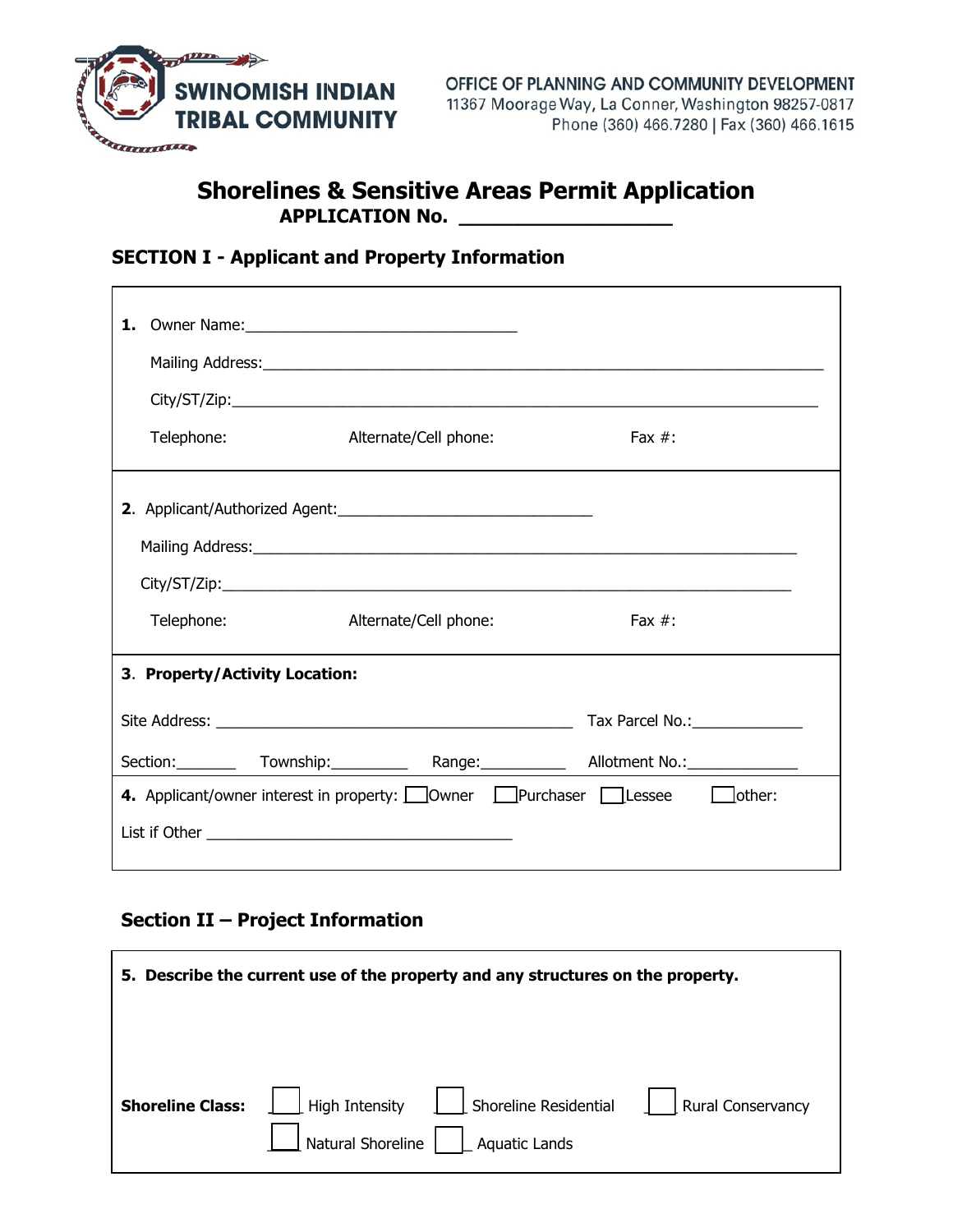| 6. Describe the proposed activity and the activity's purpose. Include a general description<br>of probable impacts on shorelines, wetlands, and fish and wildlife. Provide a site plan and<br>basic design for the project including slope contours (5 ft intervals as appropriate). For<br>any proposed work below the Mean Higher High Water Mark or top of a marine bluff,<br>provide a cross-sectional diagram with the location of the Ordinary High Water Mark<br>indicated, cubic yards and types of any materials to be placed, and types of equipment to<br>be used. Please attach additional sheets as necessary. |
|-----------------------------------------------------------------------------------------------------------------------------------------------------------------------------------------------------------------------------------------------------------------------------------------------------------------------------------------------------------------------------------------------------------------------------------------------------------------------------------------------------------------------------------------------------------------------------------------------------------------------------|
| <b>7.</b> Proposed Starting Date:<br>Estimated duration of activity<br>Will the project be phased?<br><b>YES</b><br><b>NO</b>                                                                                                                                                                                                                                                                                                                                                                                                                                                                                               |
| 8. Are any of the proposed activities within 100 feet of a stream or within 50 feet of the top of a<br><b>NO</b><br><b>YES</b><br>ravine through which a stream runs?                                                                                                                                                                                                                                                                                                                                                                                                                                                       |
| <b>NO</b><br>9. Are any proposed activities within 200 feet of any fish and wildlife area?<br><b>YES</b>                                                                                                                                                                                                                                                                                                                                                                                                                                                                                                                    |
| If yes, submission of a Fish and Wildlife Sensitive Areas Report is required<br>(see Section 19-04.450)                                                                                                                                                                                                                                                                                                                                                                                                                                                                                                                     |
| <b>YES</b><br><b>INO</b><br>10. Are any proposed activities within a wetland or its associated buffer?<br>Will any fill be placed in any wetlands?<br><b>YES</b><br><b>NO</b><br>If yes to either question above:<br>$ {\sf YES} $<br>$NO$ (if yes, attach to application)<br>1. Has delineation been completed?<br>2. Type and composition of fill material (e.g. sand, gravel, etc.) _____________<br>4. Impacted area:                                                                                                                                                                                                   |
| 11. Are any proposed activities within 200 feet of any wetland?<br><b>YES</b><br><b>NO</b><br>If yes, submission of a Wetlands Report is required (see Section 19-04.420)                                                                                                                                                                                                                                                                                                                                                                                                                                                   |
| <b>YES</b><br>12. Will proposed activity cause flooding or draining of a wetland?<br><b>NO</b>                                                                                                                                                                                                                                                                                                                                                                                                                                                                                                                              |
| (acres)<br>If yes, impacted area:                                                                                                                                                                                                                                                                                                                                                                                                                                                                                                                                                                                           |